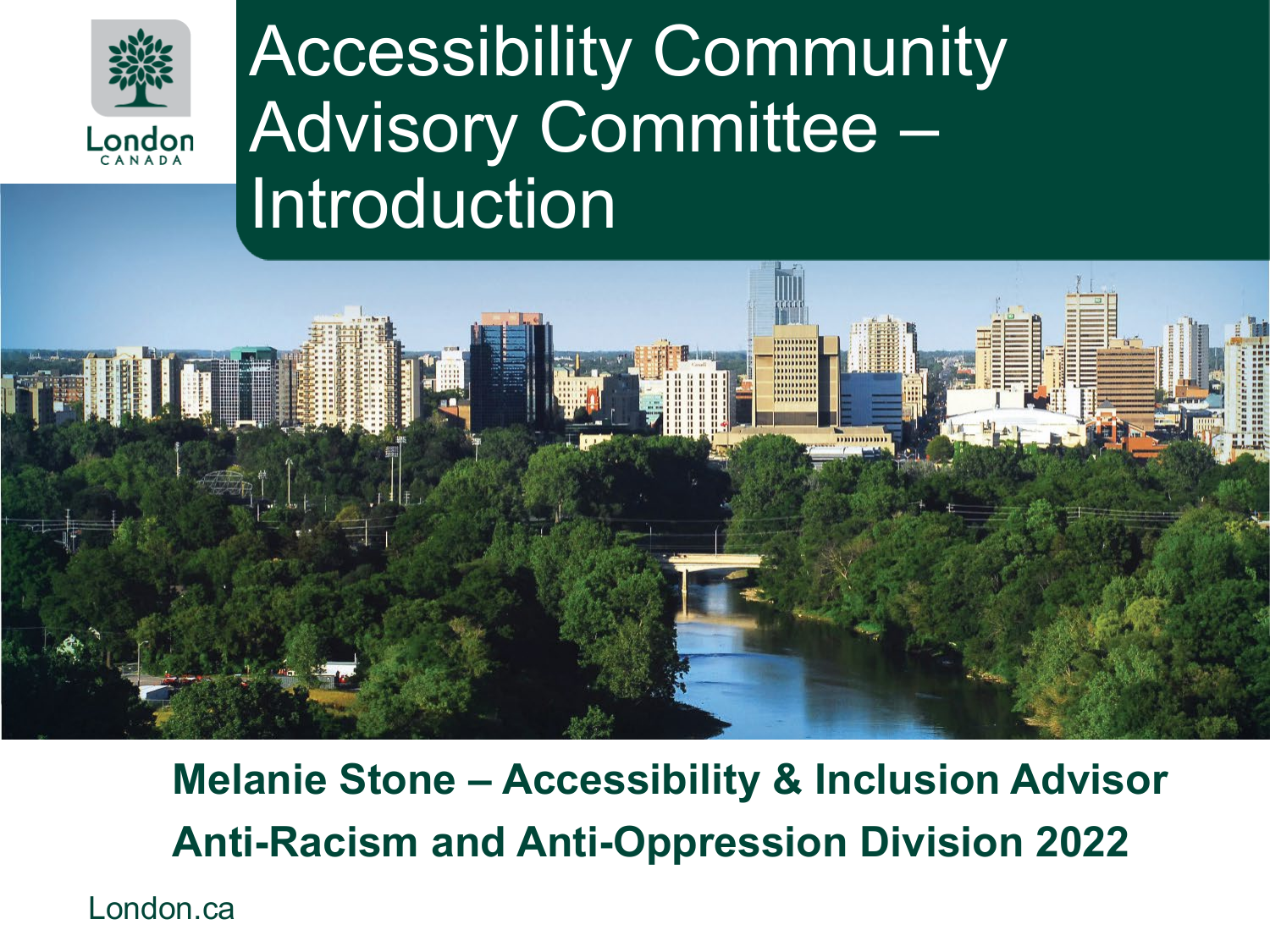



## Accessibility & Inclusion Advisor

#### **External**

- Concerns re: City **Services**
- Concerns re: businesses/landlords etc…

#### Internal Advising

- Advising on projects re: accessibility and inclusion
- Ensuring AODA compliance
- Training & Support
- Revising policies etc…

Web Compliance - Training and editing of documents

- Help remediate documents
- Train staff on accessibility requirements for web compliance (PDF, powerpoint, excel, etc…)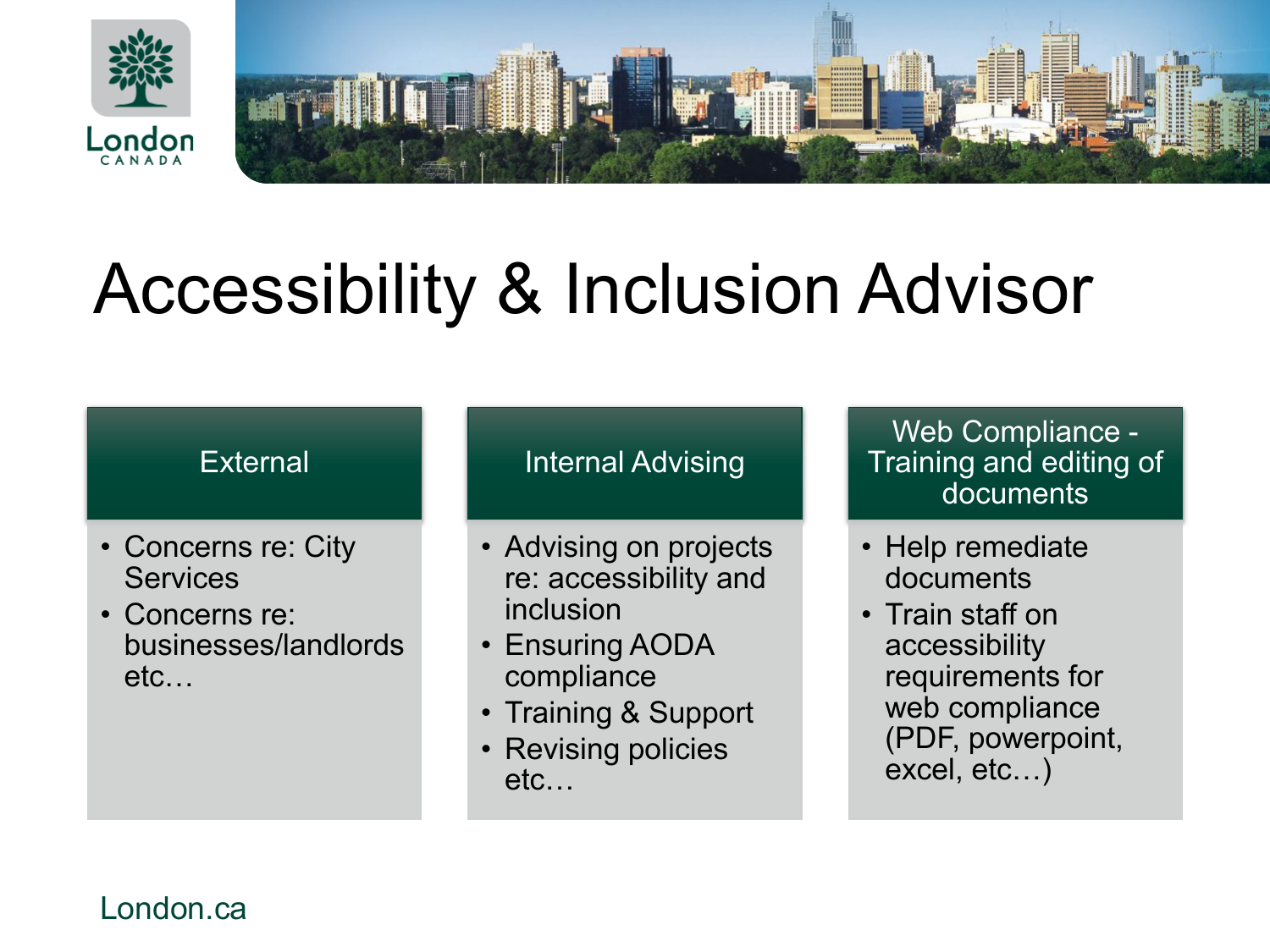



# External Inquiries

- I can assist with City Service inquiries
- I cannot assist with private business inquiries/landlord tenant issues etc…
- In these cases I do a warm referral to additional supports but the City does not oversee these areas. Private business accessibility is overseen by the province.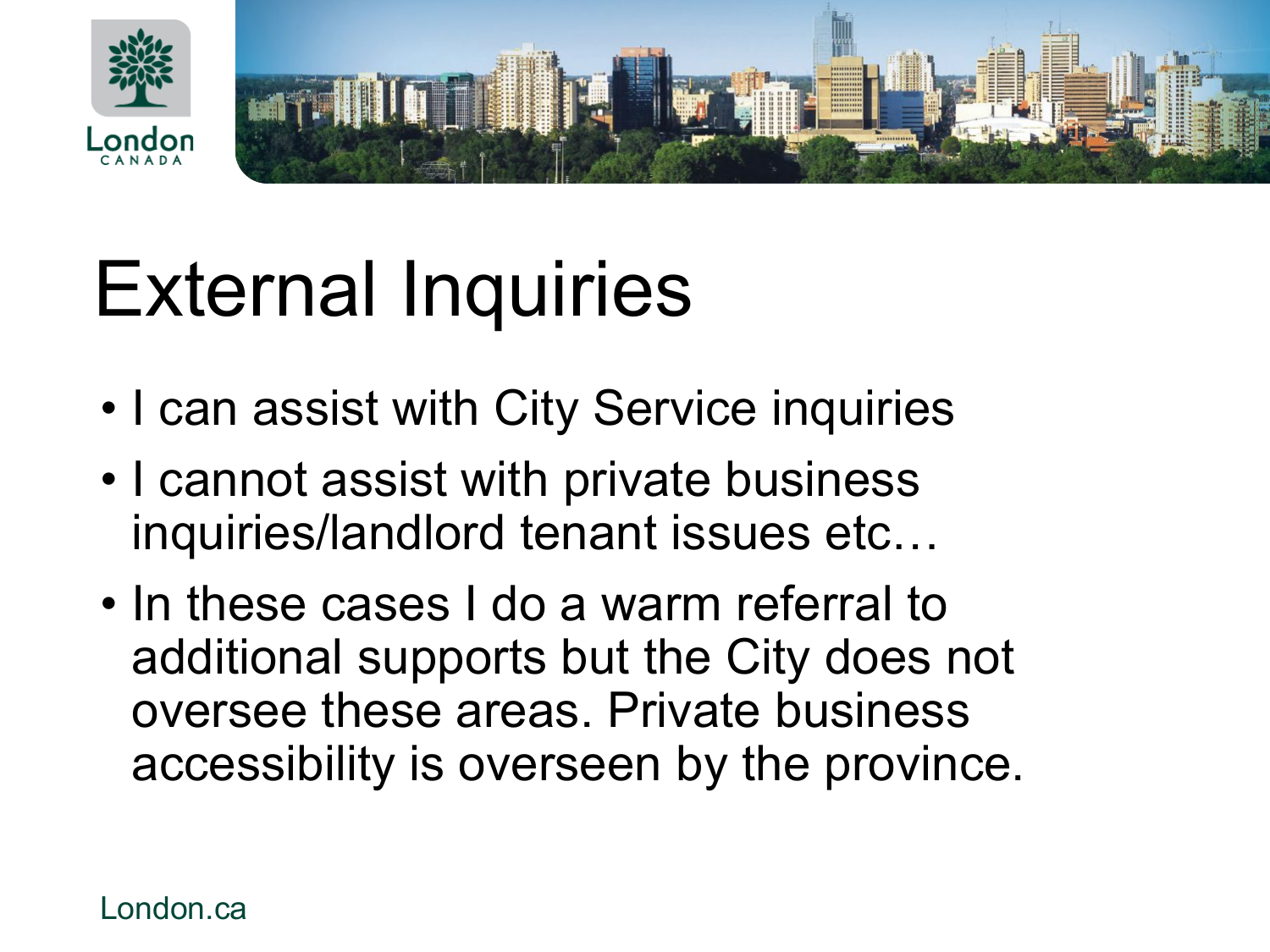



# Internal Work

- Advising on projects/policies etc…
- Supporting our employee resource group (ERG) –<br>Access without limits
- Training & Education events
- Accessibility Budget
- Developing new programs/accessibility plans



**Access Without Limits**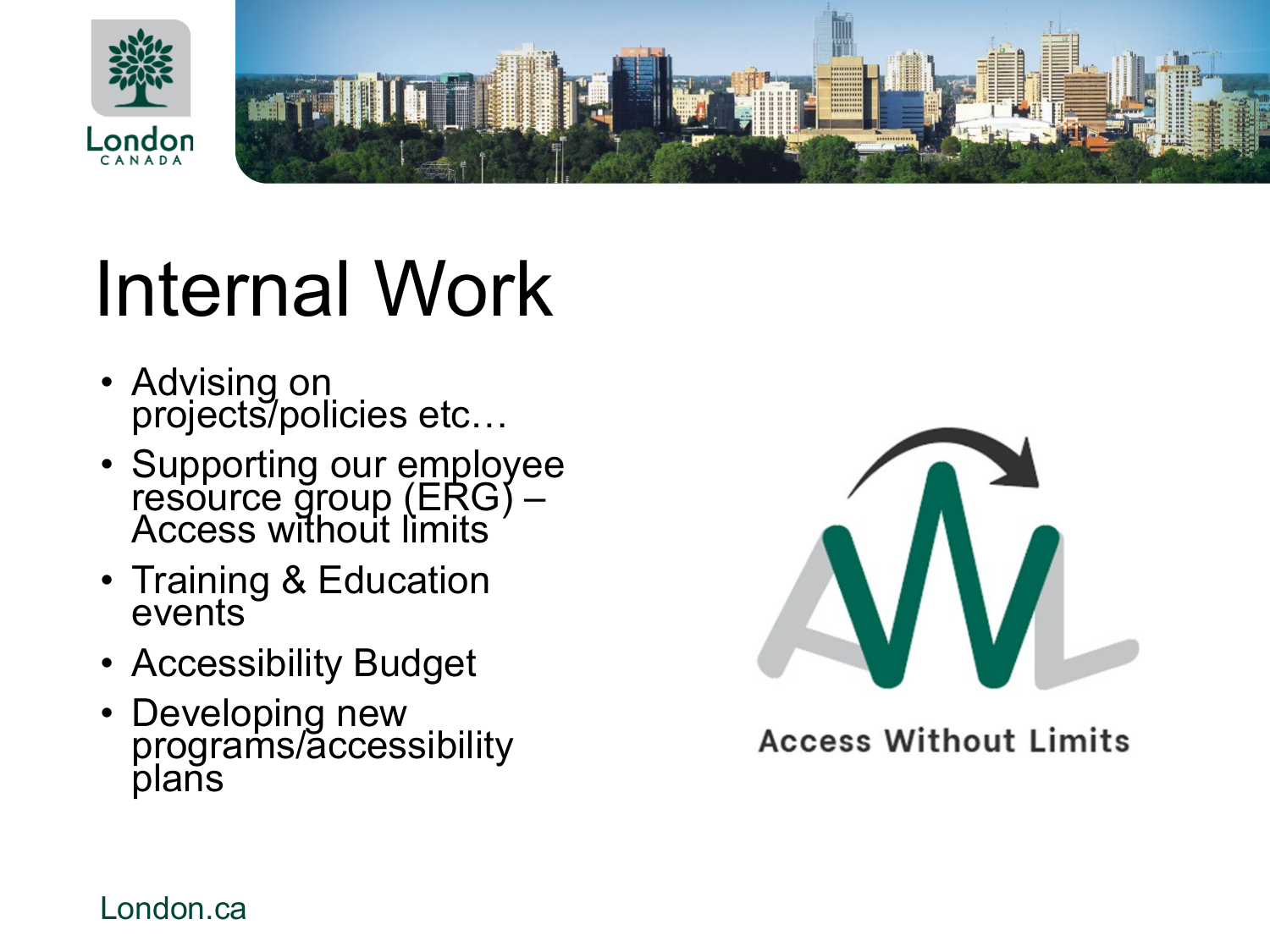



## Important Resources



311 or 519 611 CITY (2489)



Or service.london.ca



Most efficient way to report an issue.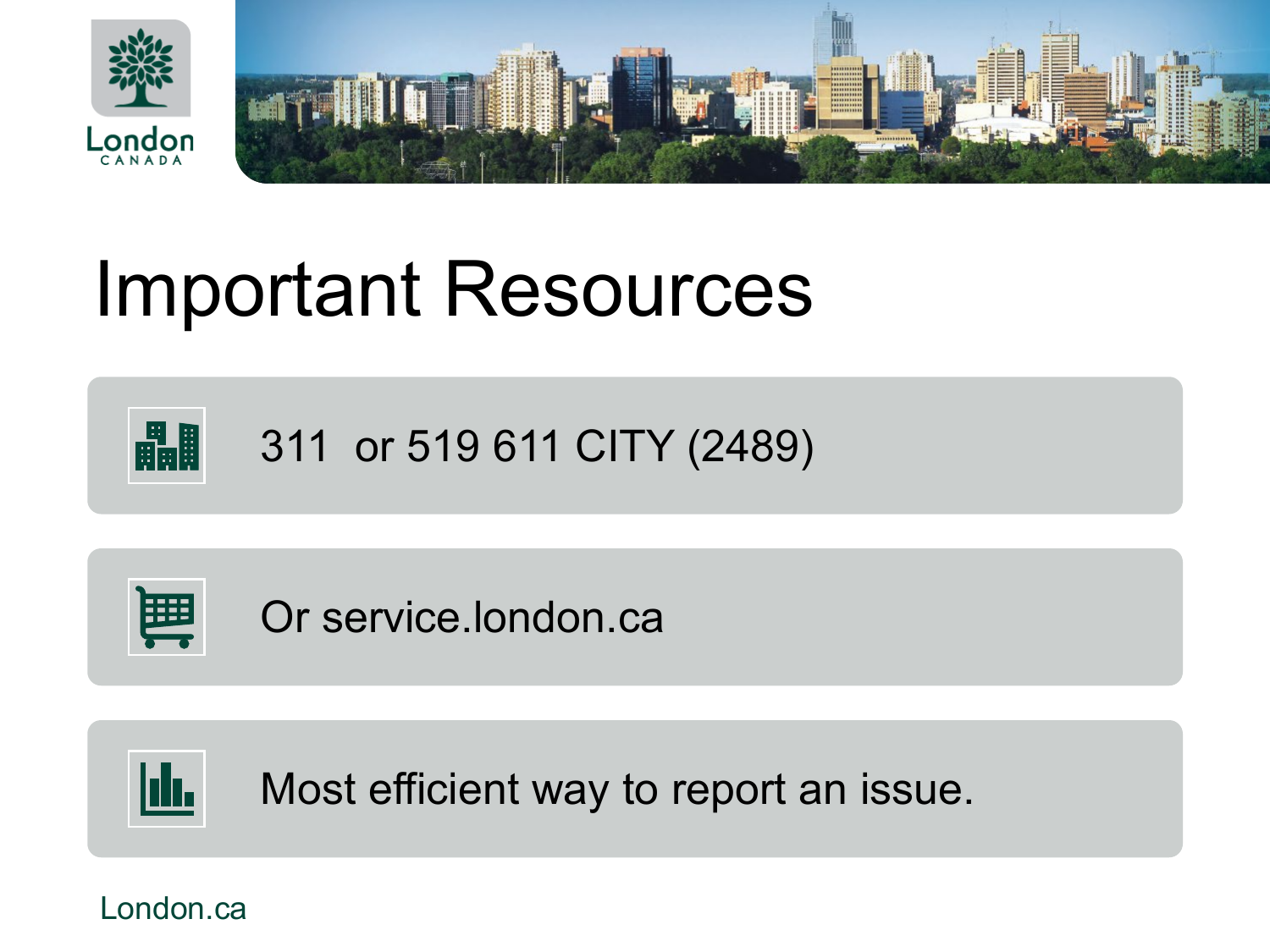

## Service London Portal

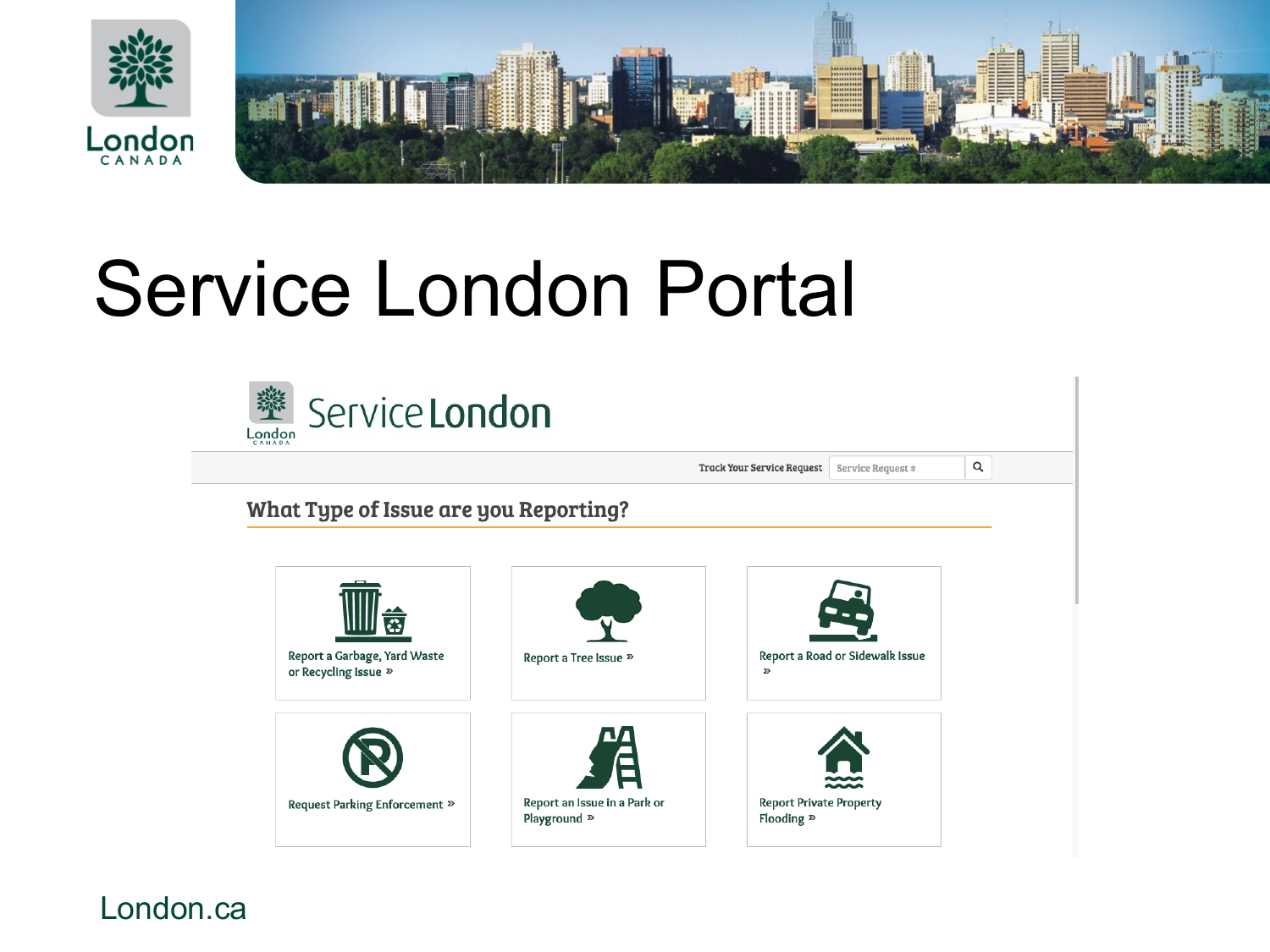**Facilities** Accessibility Design **Standards** (FADS)



2021 **Facility Accessibility Design Standards** 

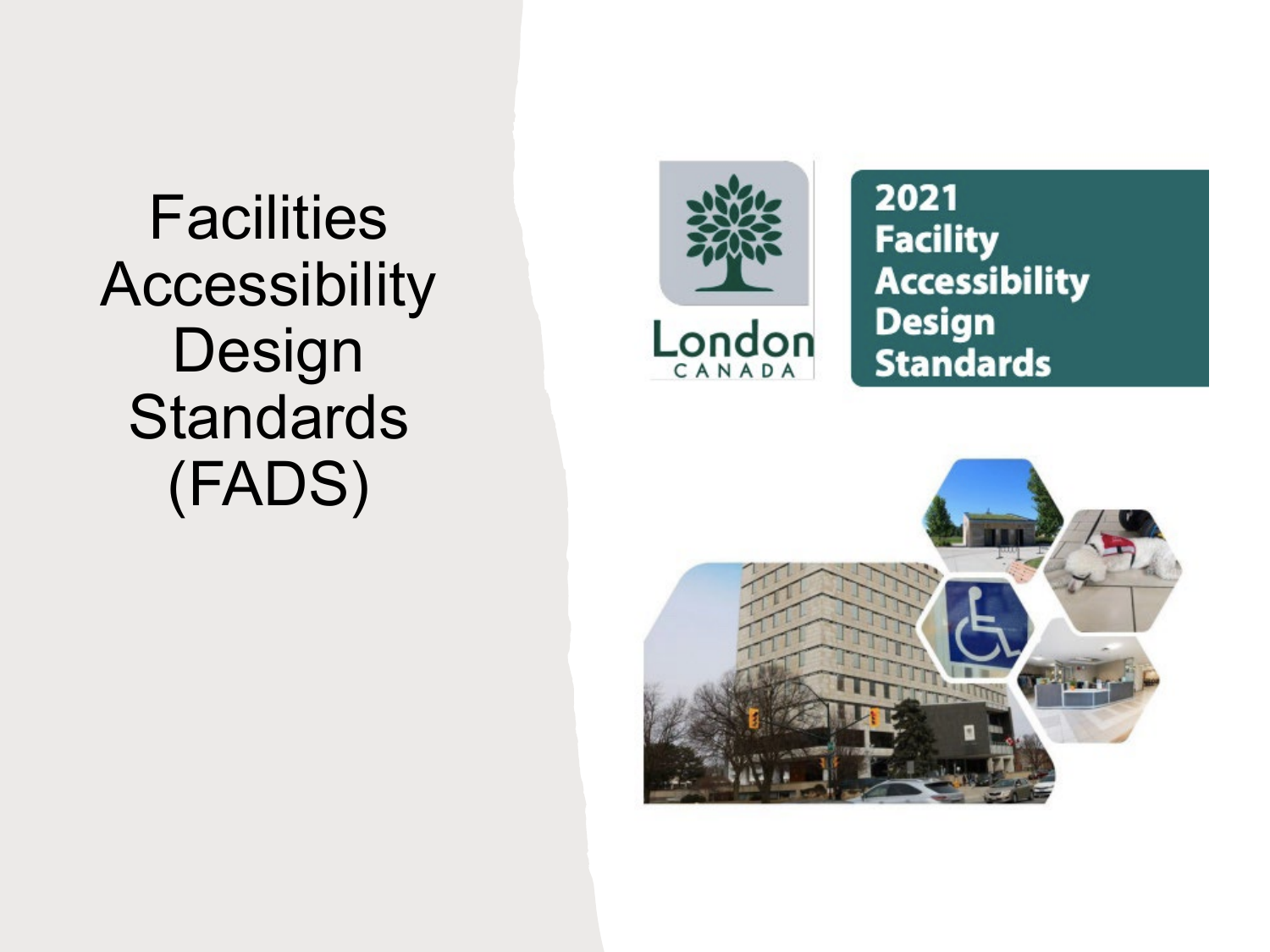

# ACAC Provincial Requirements

- By law, you **must** consult your accessibility advisory committee on these specific matters:
- when establishing, reviewing and updating your multi-year accessibility plans
- when developing accessible design criteria in the construction, renovation or placement of bus stops and shelters
- when determining the proportion of on-demand accessible taxicabs needed in your community
- on the need, location and design of accessible on-street parking spaces when building new or making major changes to existing on-street parking spaces
- before building new or making major changes to existing recreational trails to help determine particular trail features
- on the needs of children and caregivers with various disabilities in their community when building new or making major chañges to existing outdoor play spaces
- on the design and placement of rest areas along the exterior path of travel when building new or makĩng major changes to existing exteriŏr paths of travel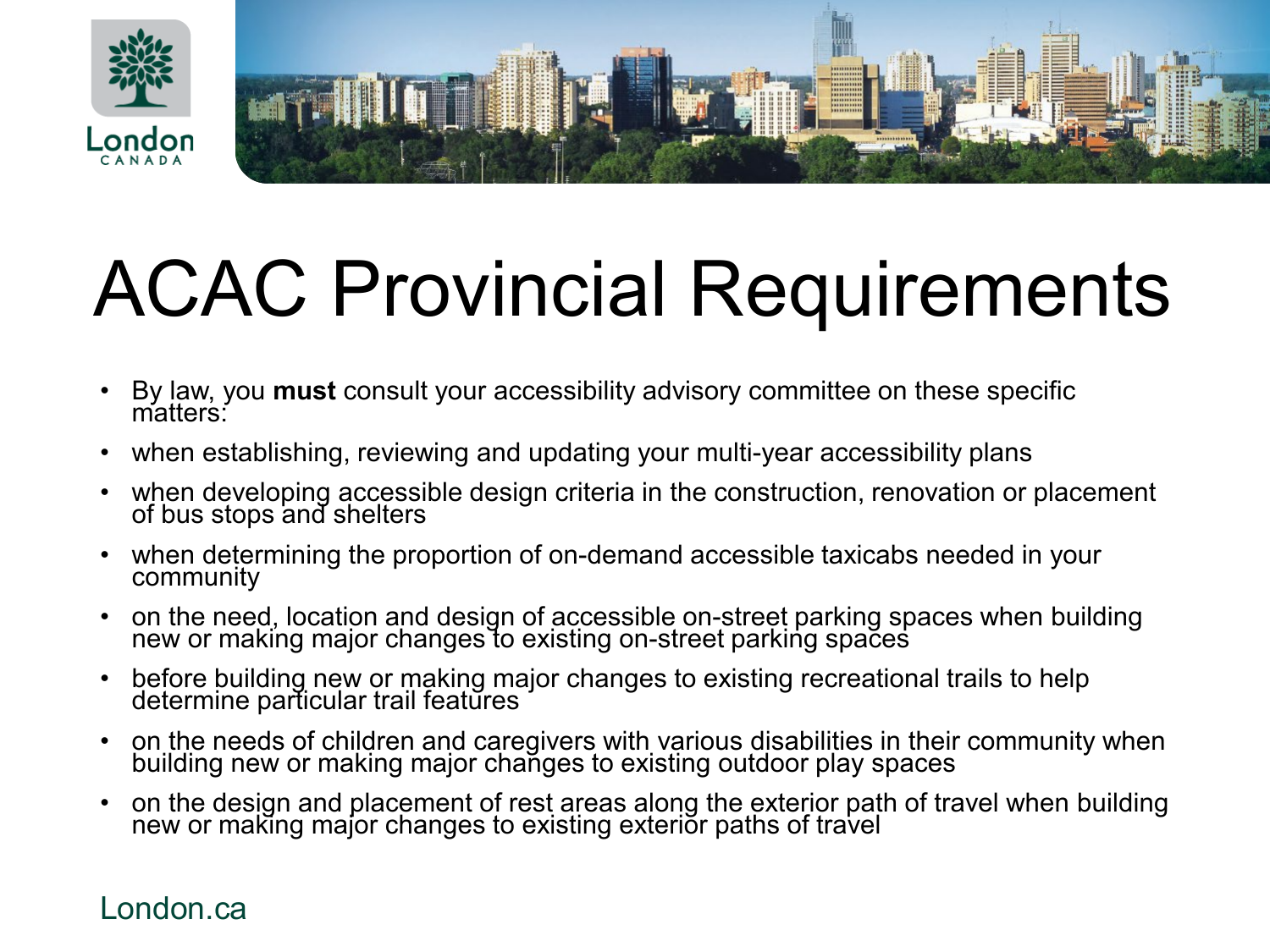

# Site Plans & developments

- You **must** provide site plans and drawings from developers to your accessibility advisory committee in a timely manner, when requested.
- For example, site plans for:
- subdivisions
- municipal offices
- community centres
- recreational centres
- You **must** seek the committee's advice on accessibility for people with disabilities on buildings that the municipal council:
- constructs
- purchases
- significantly renovates
- leases or declares a municipal capital facility
- Elements of a site plan that impact accessibility could

include:

- buildings
- driveways
- entrances
- curbs or ramping
- parking areas
- sidewalks
- landscaping
- fences
- exterior lighting
- municipal services
- ACAC has previously established a site plan checklist for all applications for development, ensuring that accessibility is built into all plans.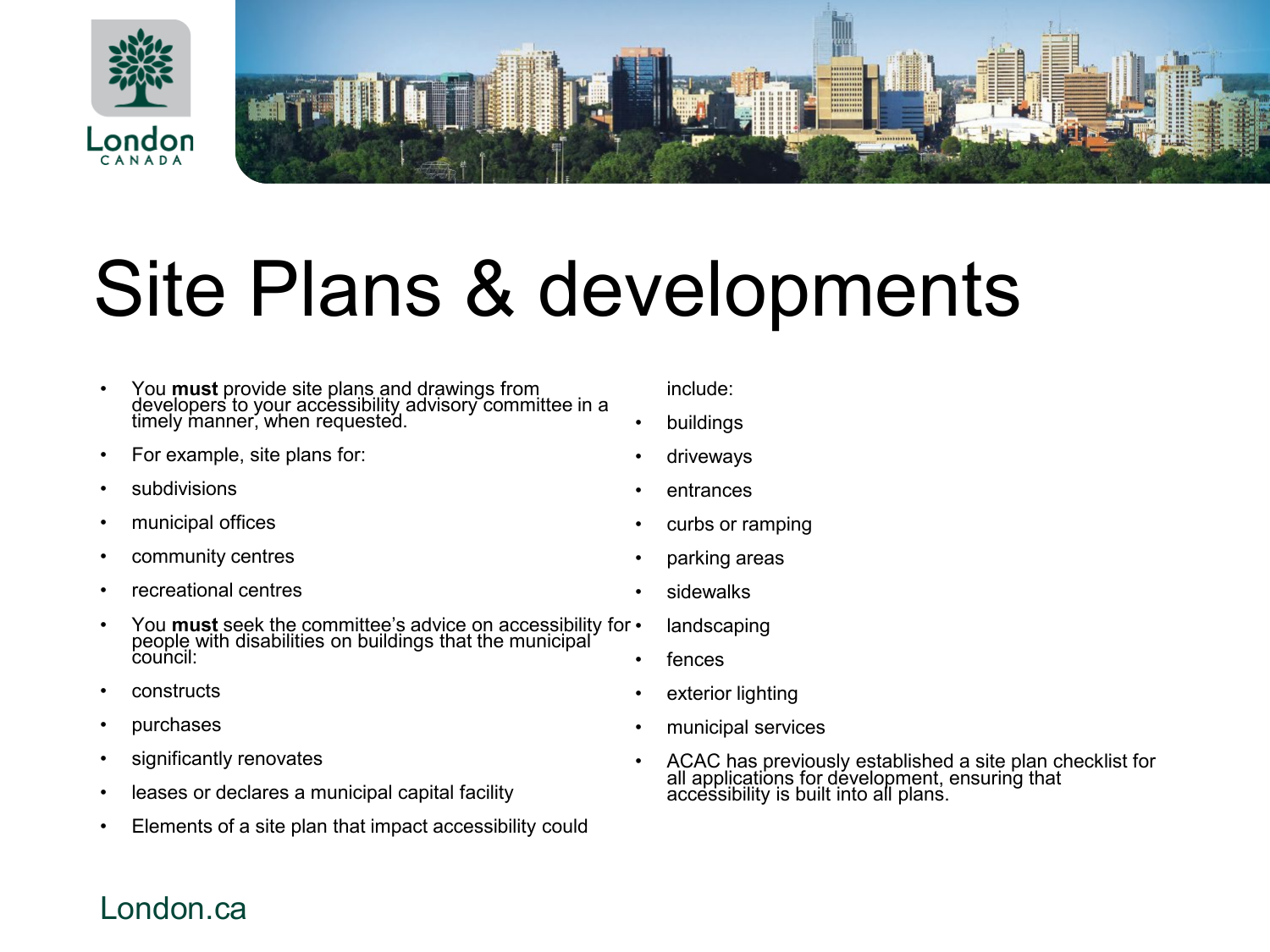

# How do I work with ACAC?

- I attend meetings to be a resource to you.
- I work to ensure that issues related to accessibility including new programs we're developing are presented to you for feedback where required/needed.
- I'm here to answer questions related to AODA/IASR or other programs/policies related to accessibility internally or externally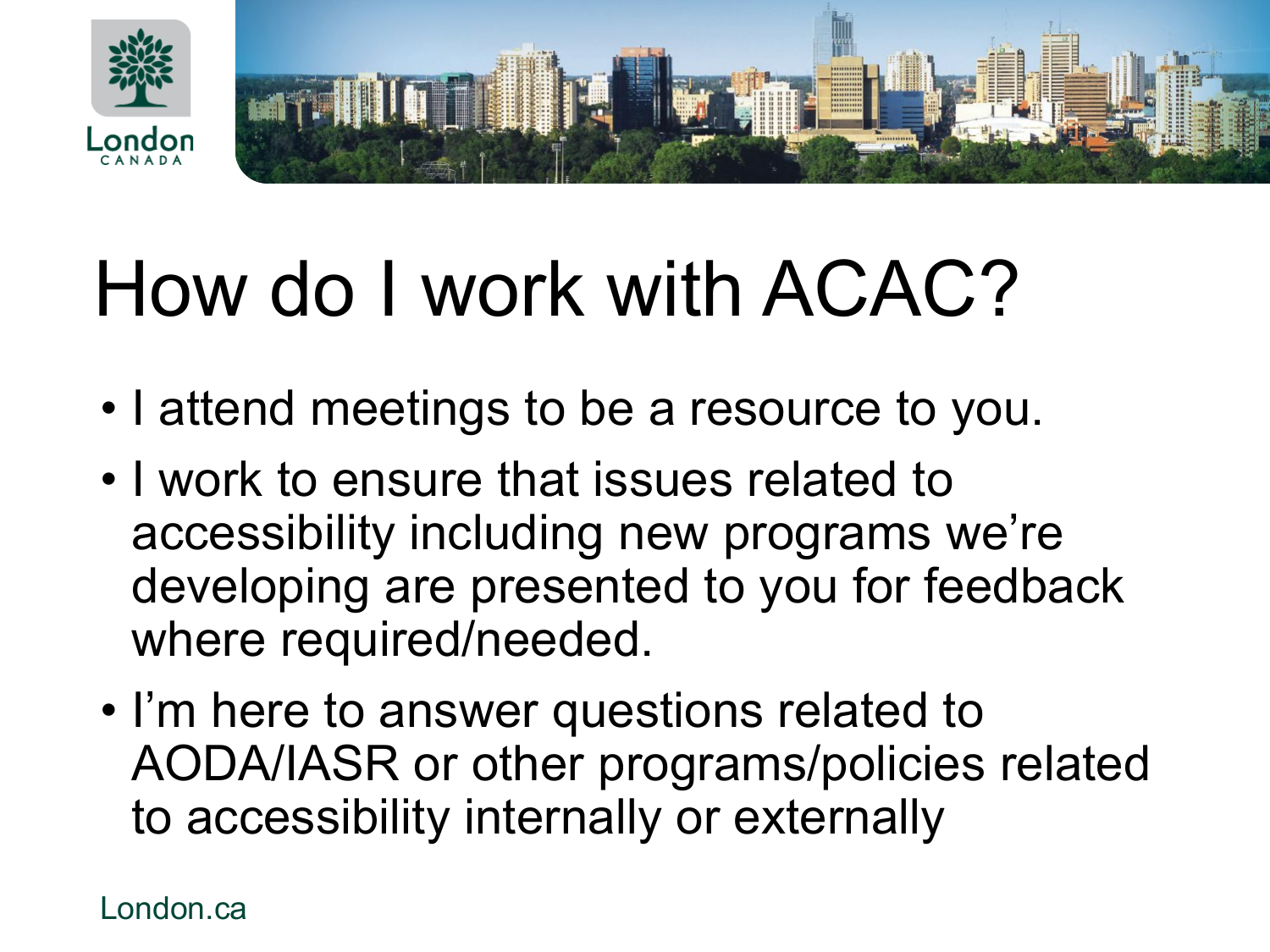### Anti-Racism & Anti-Oppression Division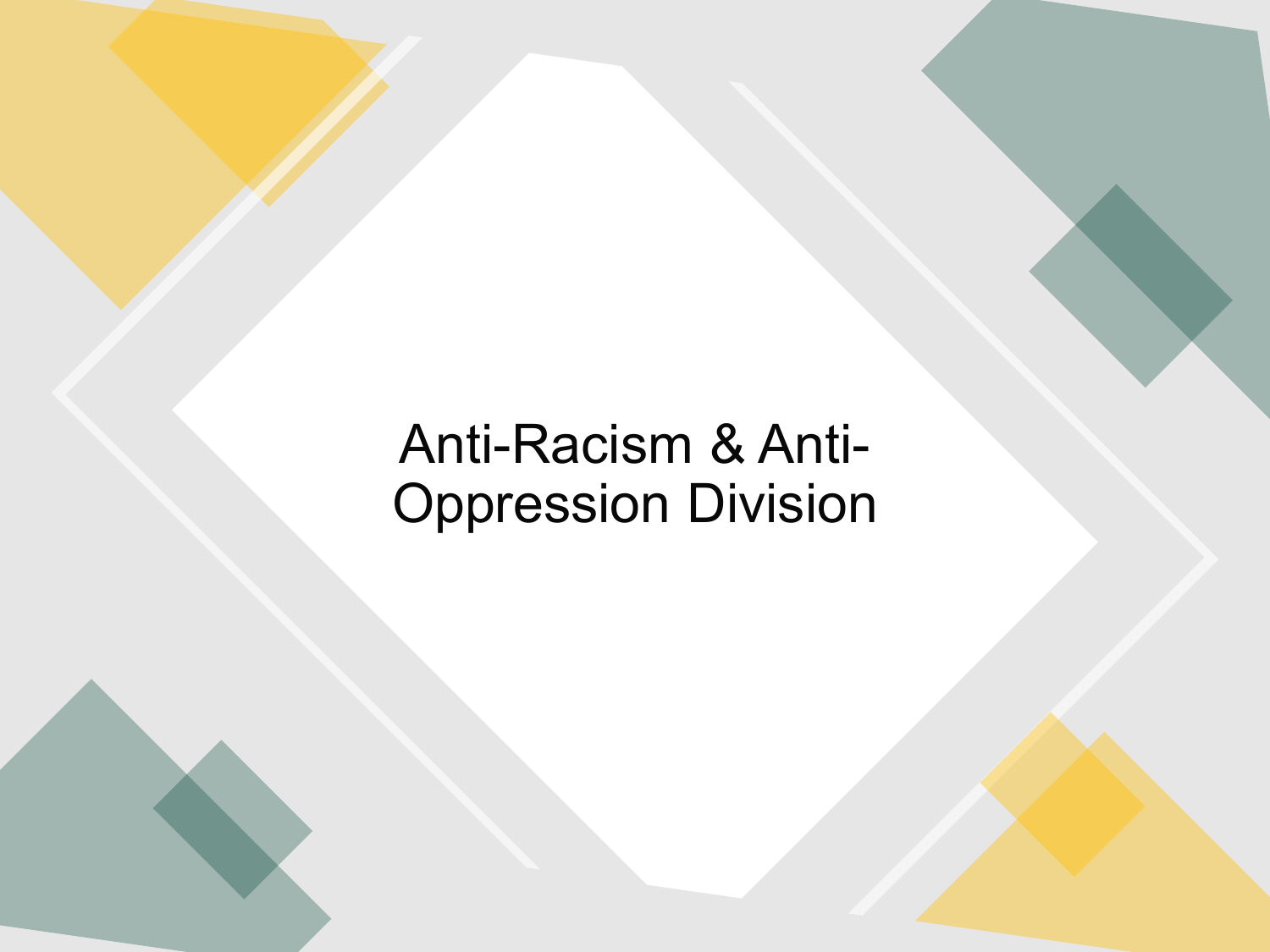

# Our Mandate

Our mandate is to create and sustain actionfocused, positive, and lasting systemic change in the City of London so that race or membership in an equity-deserving group does not predict one's access to opportunities or ability to engage whole heartedly in the London community. We will do this through relationship building, research, community engagement, best practices, education, critical self-reflection and shared leadership.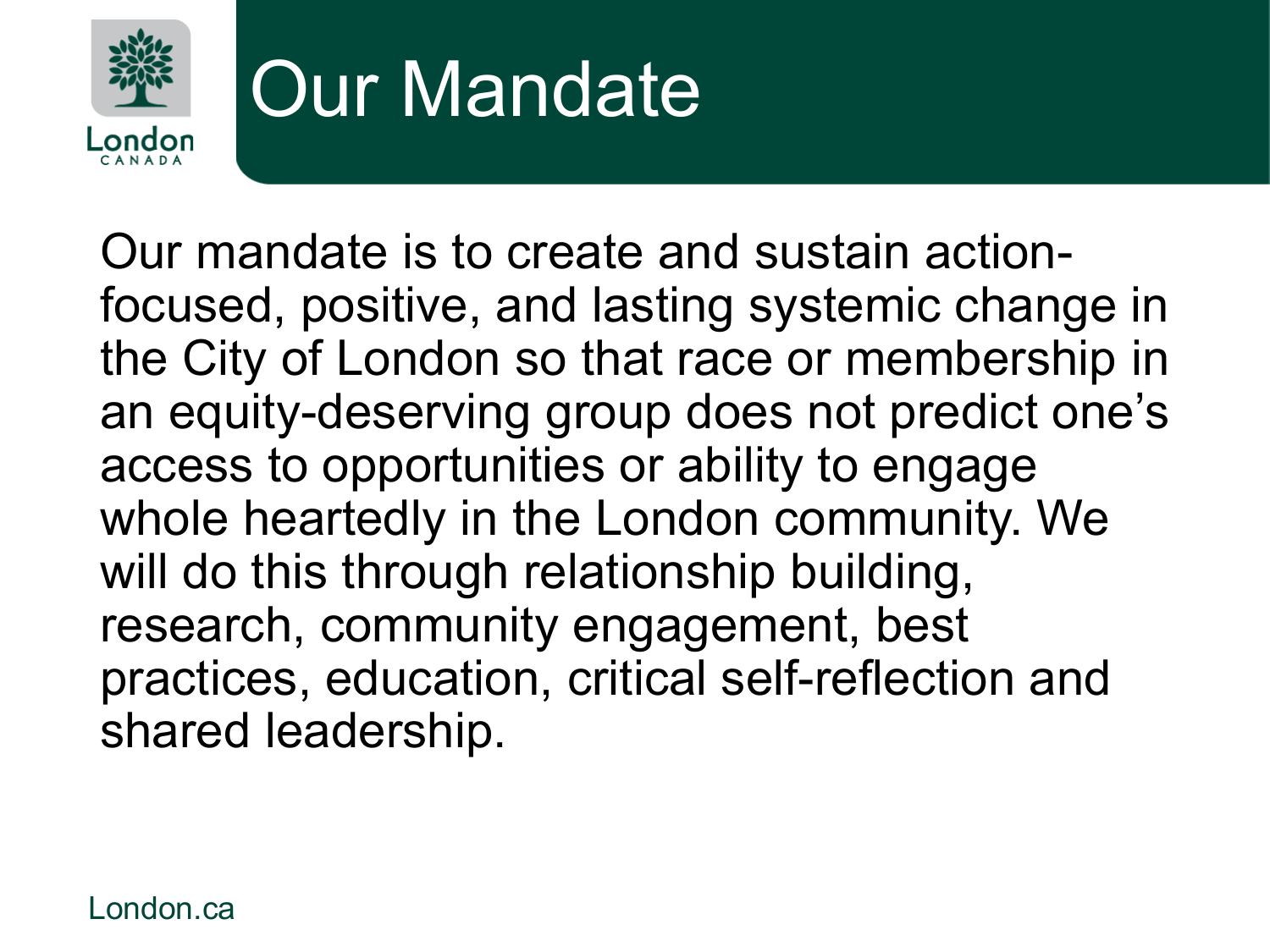

# Our Work

- Accessibility and Anti-Ableism
- Newcomer Strategy and LMLIP
- Action Plan to Disrupt Islamophobia
- Anti-Black Racism Strategy
- Truth and Reconciliation Action Plan
- Gender Equity and Safe City for Women and Girls
- Community Engagement targeting equity- deserving groups
- Anti-Racism and Anti-Oppression Foundations training for staff and Council
- Anti-Racism and Anti-Oppression Framework including an Equity Tool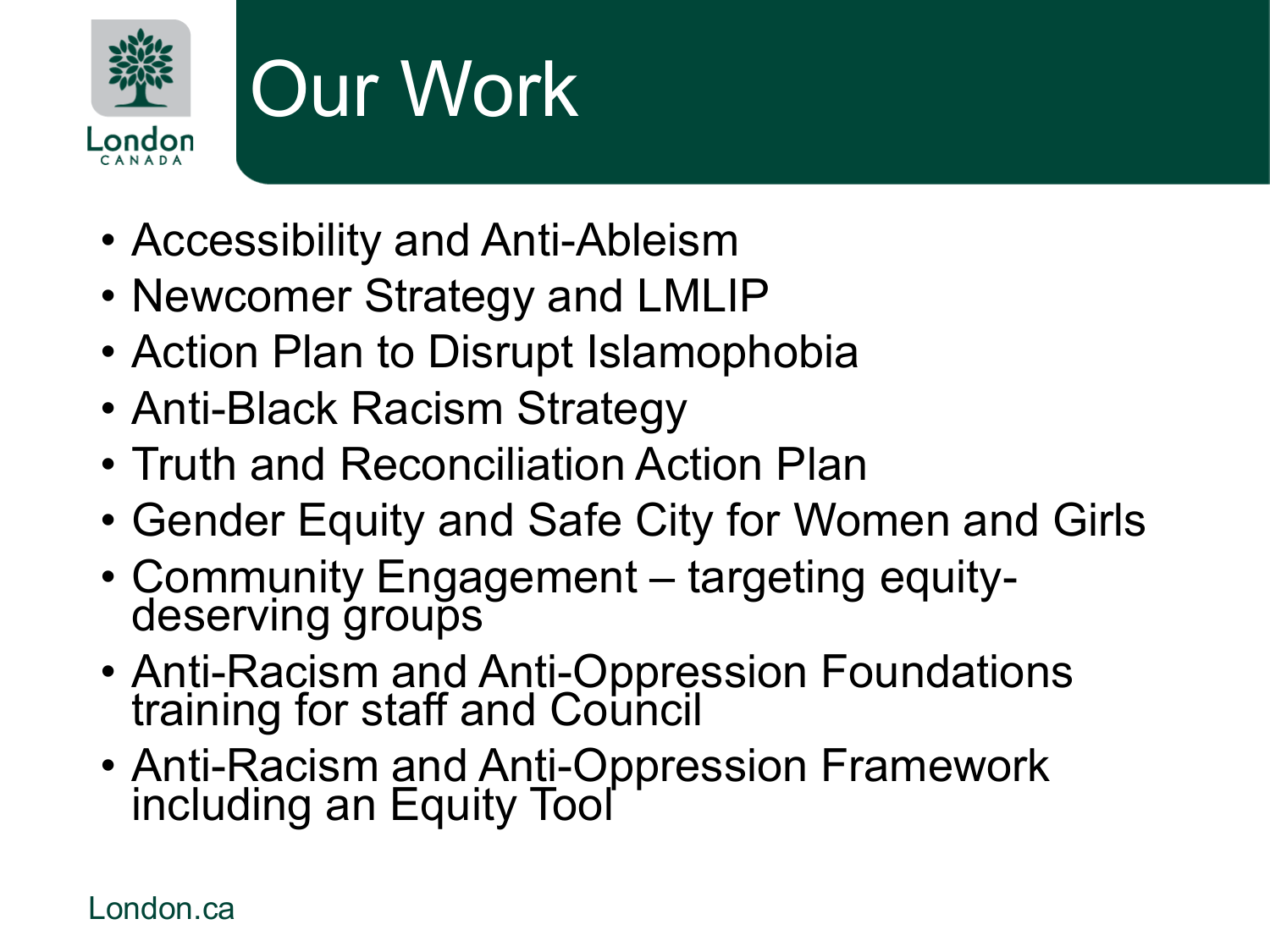

## Our Team



### **Director – Rumina Morris**

Provides leadership and guidance to the Anti-Racism Anti-<br>Oppression Division with a focus on supporting the organization and the community in taking tangible actions to dismantle racism and oppression.



#### **Indigenous Community Liaison Advisor – Alizabeth George-Antone**

Supports the implementation of the Truth and Reconciliation Calls to Action across the corporation; building bridges and relationships with both urban and on-reserve local Indigenous<br>communities and ˈhelping ˈto ˈcreate ˈawareness and ˈfind̪ solutions to the inequalities that Indigenous people still experience.



### **Black Community Liaison Advisor – Yvonne Asare- Bediako**

Works within the community and across the organization to establish shared understanding and values to combat/interrupt inequity, discrimination, anti-Blăck racism and oppression,<br>specific to the diverse Black communities.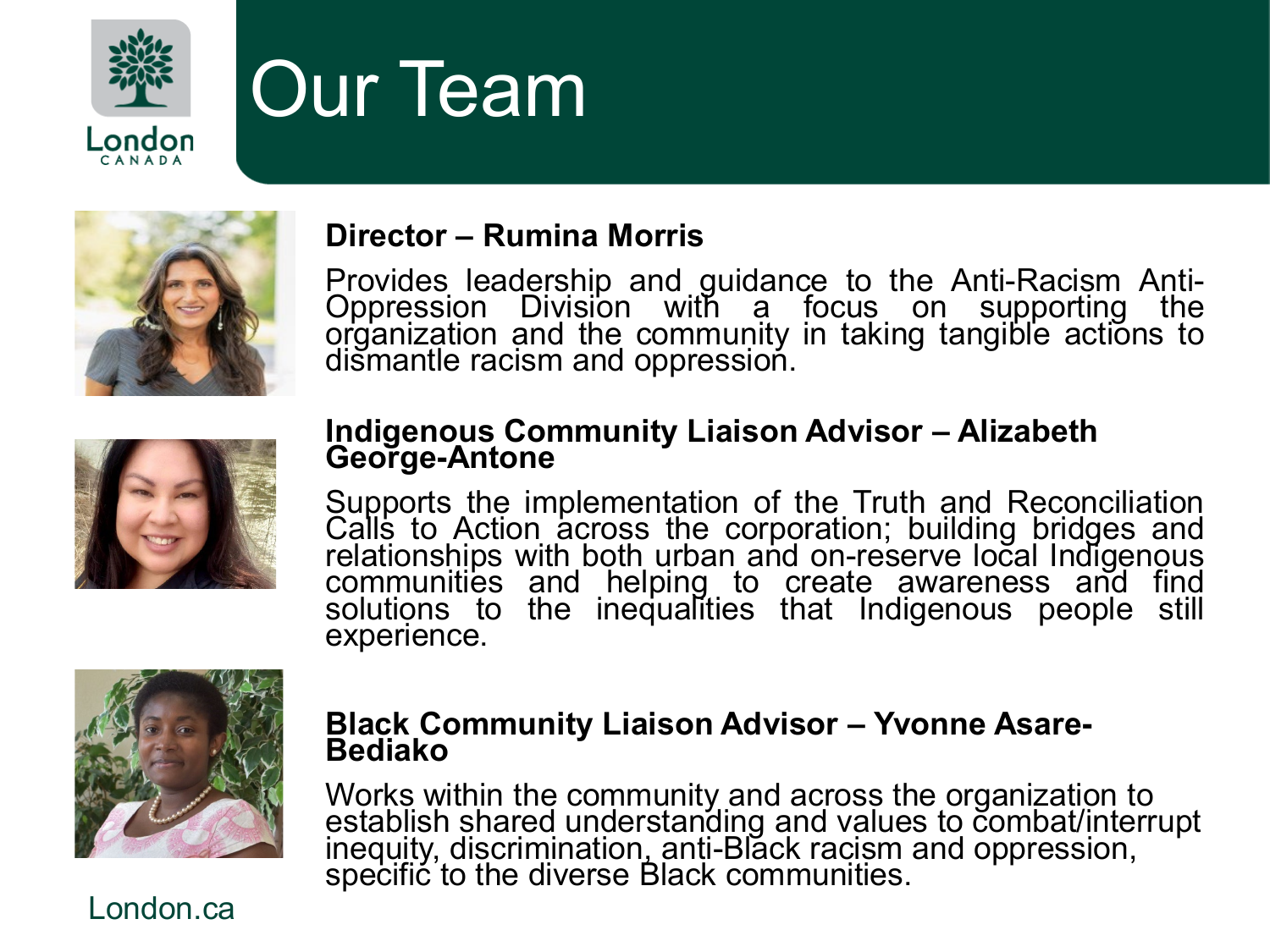

# Our Team



### **Accessibility and Inclusion Advisor – Melanie Stone**

Works to create a more accessible workplace and community. Helps to create programs and training opportunities to improve employee understanding of human rights, AODA and inclusion principles



#### **Senior Coordinator, Community Engagement: Equity & Inclusion – Kinga Koltun**

Works with staff, external partners, and community members on engaging together in conversations and work around making the community inclusive and welcoming. Largely focused on community engagement and support, Kinga has been strategic in the development and sustenance of the Community Diversity and Inclusion strategy (CDIS).



#### **Equity and Inclusion Advisor – Krista Arnold**

Focuses internally on what our organization can do to change practices and policies that are excluding employees from bringing their whole selves work. This includes gathering data through the workforce census, coordinating applicable training, making tools and resources available, and supporting the work of ERGs.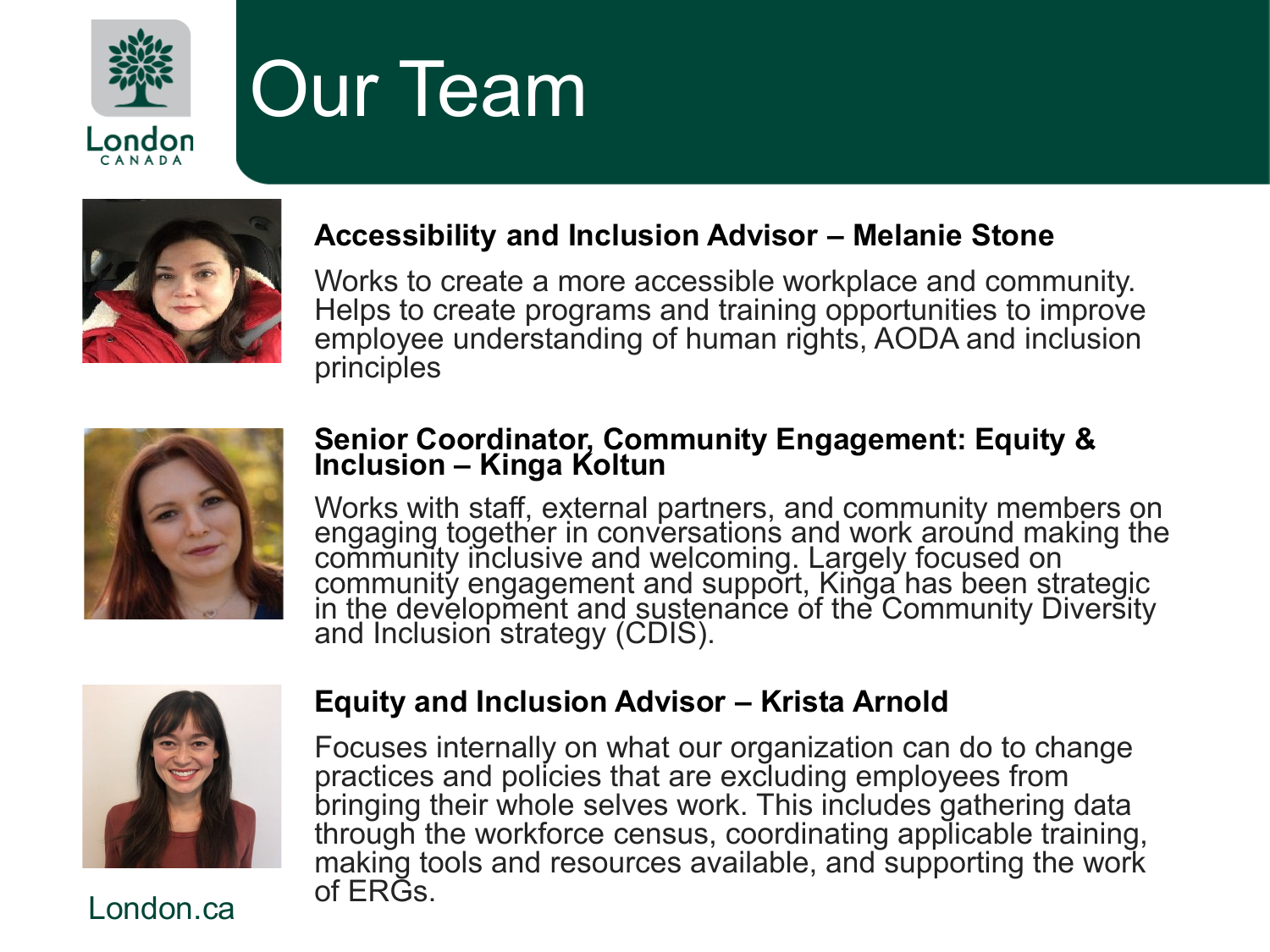

### Our Team



### **Jill Tansley - Manager, Strategic Programs and Partnerships**

My work is around immigration, supporting the London & Middlesex Local Immigration Partnership and the London Newcomer Strategy.



### **Heather Bunting, Administrative Assistant II**

In my role as Administrative Assistant II, I provide support to the whole team and can be your central point of contact for Rumina Moŕris, Director, Anti-Racism and Anti-<br>Oppression.